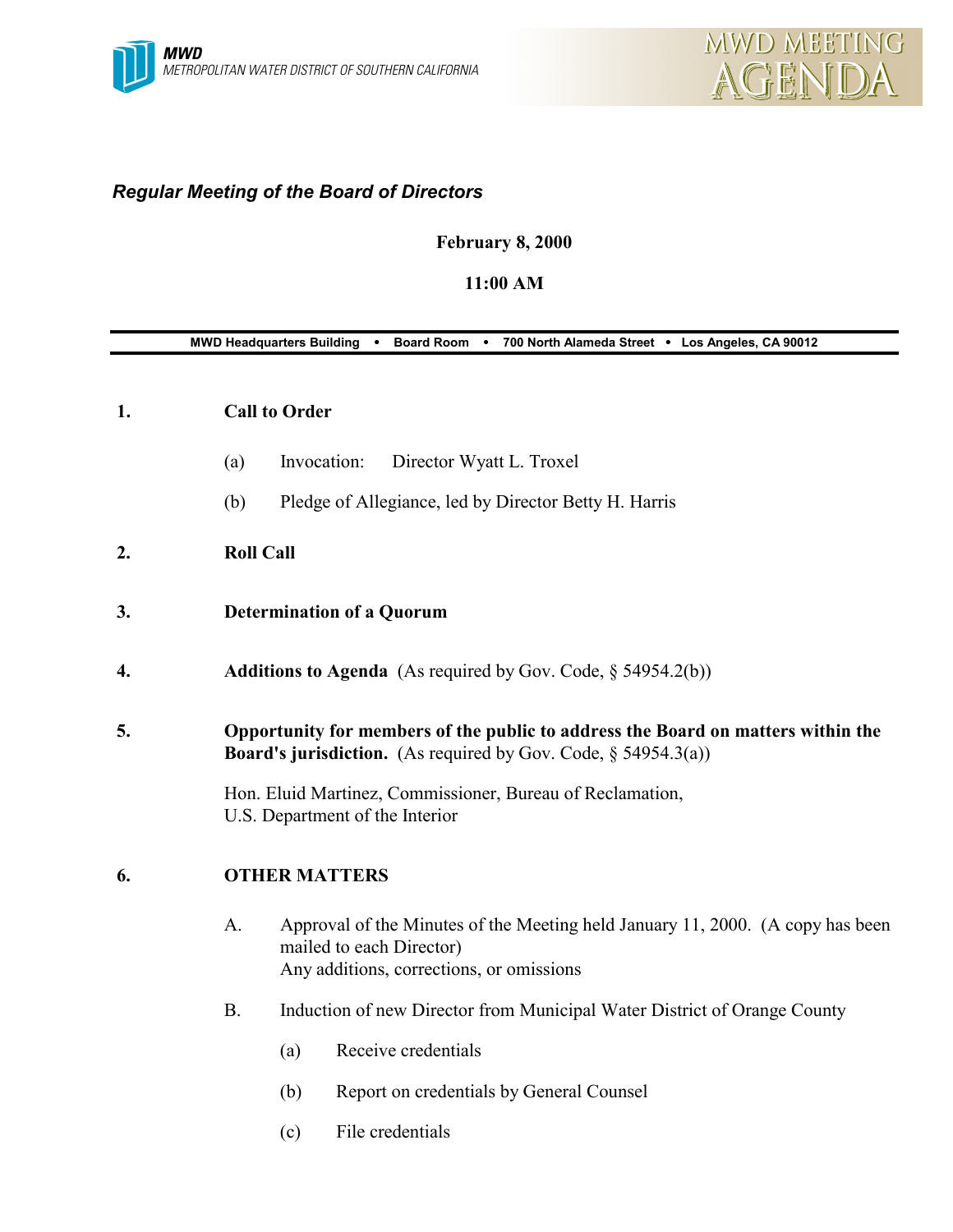- (d) Administer Oath of Office
- (e) File Oath
- C. Presentation to past Board Vice Chairs and Committee Chairs
- D. Requests for sixty-day leaves of absence for Director Charles Barker, commencing January 24, 2000; and Director Gordon Tinker commencing February 29, 2000
- E. Report of Special Nominating Committee for nomination and election of Board Secretary
- F. Committee appointments. (Exec.)
- G. Report on the Strategic Plan
- H. Report from the Special Committee on Ethics

Principles, rules, and process for development of Office of Ethics. (Exec.) **[To be mailed separately]**

I. Report on Colorado River matters, including negotiations to develop a California plan for river operations, settlement of the San Luis Rey water rights dispute and Salton Sea issues.

**[Conference with Real Property Negotiators; Agency Negotiator: Paul Cunningham; Negotiating Parties: United States Department of the Interior, State of California, State of Nevada, State of Arizona, Palo Verde Irrigation District, Imperial Irrigation District, Coachella Valley Water District, Los Angeles Department of Water and Power, San Diego County Water Authority, Colorado River Indian Tribes Coalition, San Luis Rey Settlement Parties; Property: Water Rights, Colorado River Allocations; Under Negotiation: Price and Terms; to be heard in closed session pursuant to Gov. Code § 54956.8]**

J. Discussion of Bay-Delta related issues; including progress on developing and implementing the CALFED program; potential litigation regarding the EIR/EIS regarding the CALFED program; the State Water Resources Control Board's Phase 8 hearings to allocate responsibility to meet Bay-Delta environmental obligations. (WP&R)

**[Conference with Legal Counsel--(1) Existing Litigation; Parties: Water Right Holders in Bay-Delta Watershed; to be heard in closed session pursuant to Gov. Code § 54956.9(a); (2) Initiation of Litigation (one potential case); -to be heard in closed session pursuant to Gov. Code § 54956.9(c)]**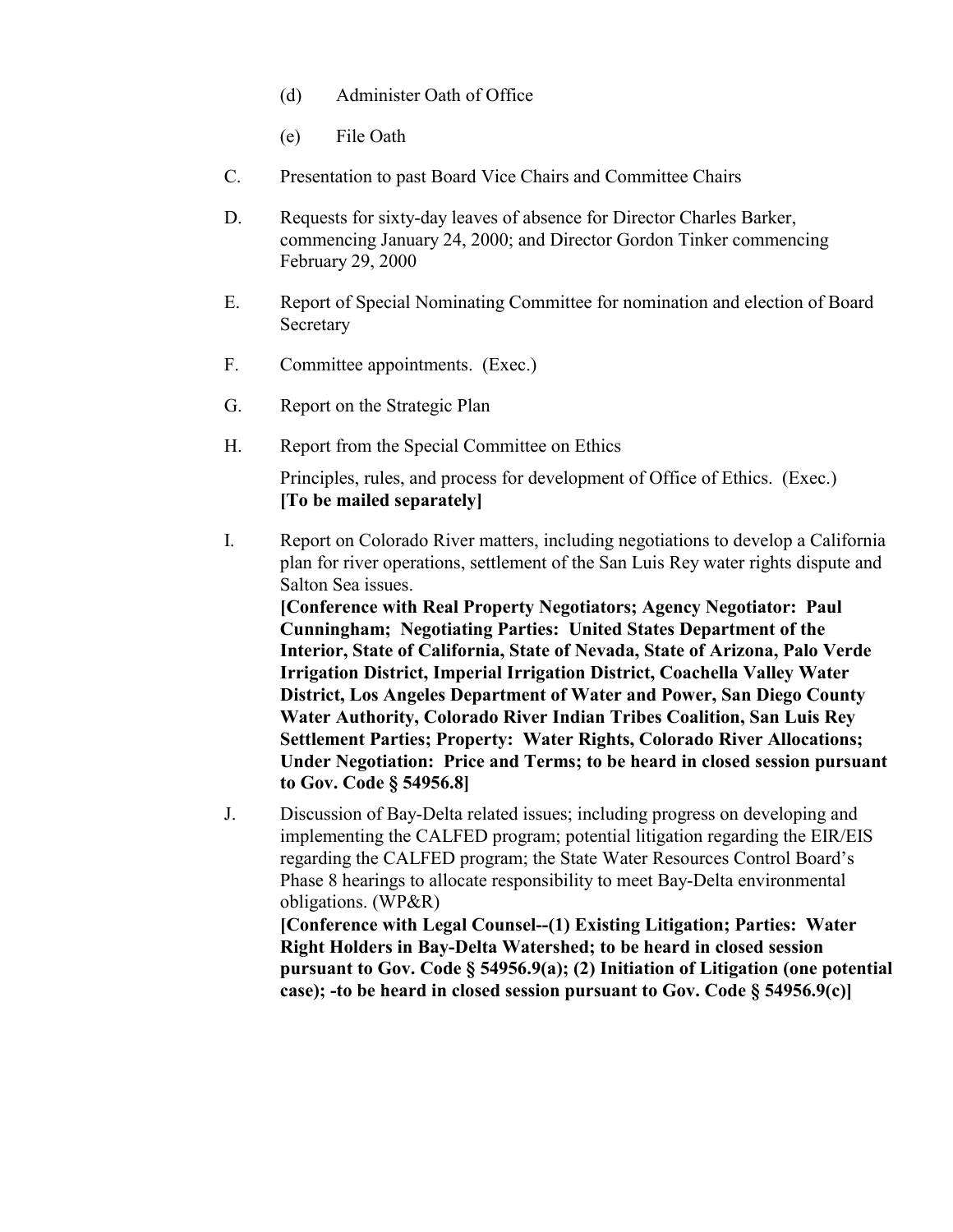- K. General Manager's oral summary of District activities for the month of January
- L. General Counsel's oral summary of Legal Department activities for the month of January

## **7. ORAL REPORTS OF STANDING COMMITTEES**

- 7-1 Executive Committee (Phillip J. Pace, Chairman)
- 7-2 Budget and Finance (Wesley M. Bannister, Chairman)
- 7-3 Engineering and Operations (William G. Luddy, Chairman)
- 7-4 Legal and Claims (Gary A. Morse, Chairman)
- 7-5 Communications and Legislation (Glen D. Peterson, Chairman)
- 7-6 Water Planning and Resources (Langdon W. Owen, Chairman)

#### **8. CONSENT CALENDAR ITEMS (Action)**

**8-1** Authorize entering into an agreement with United Testing & Inspection, Inc. to provide supplemental technicians for testing and inspection of soils, concrete, asphalt and miscellaneous materials on Capital and Operations and Maintenance construction projects during the next three years. (E&O)

#### **Recommendation:**

#### **Option #1:**

**Authorize the General Manager to enter into a three-year agreement, in the amount not to exceed \$400,000 per year, with United Testing & Inspection, Inc. to provide supplemental technicians and inspectors in accordance with RFP 419. United has been selected through a competitive process under RFP 419.**

**8-2** Authorize \$673,200 to finance capital projects costing less than \$250,000 during fiscal year 1999-00. (Appn. 15335, No. 2) (E&O)

# **Recommendation:**

#### **Option #1:**

**Appropriate \$673,200 to a total of \$2,148,200 for the five additional proposed projects, costing less than \$250,000 each, for fiscal year 1999-2000, and determine that the proposed minor capital projects qualify for a Categorical Exemption pursuant to CEQA.**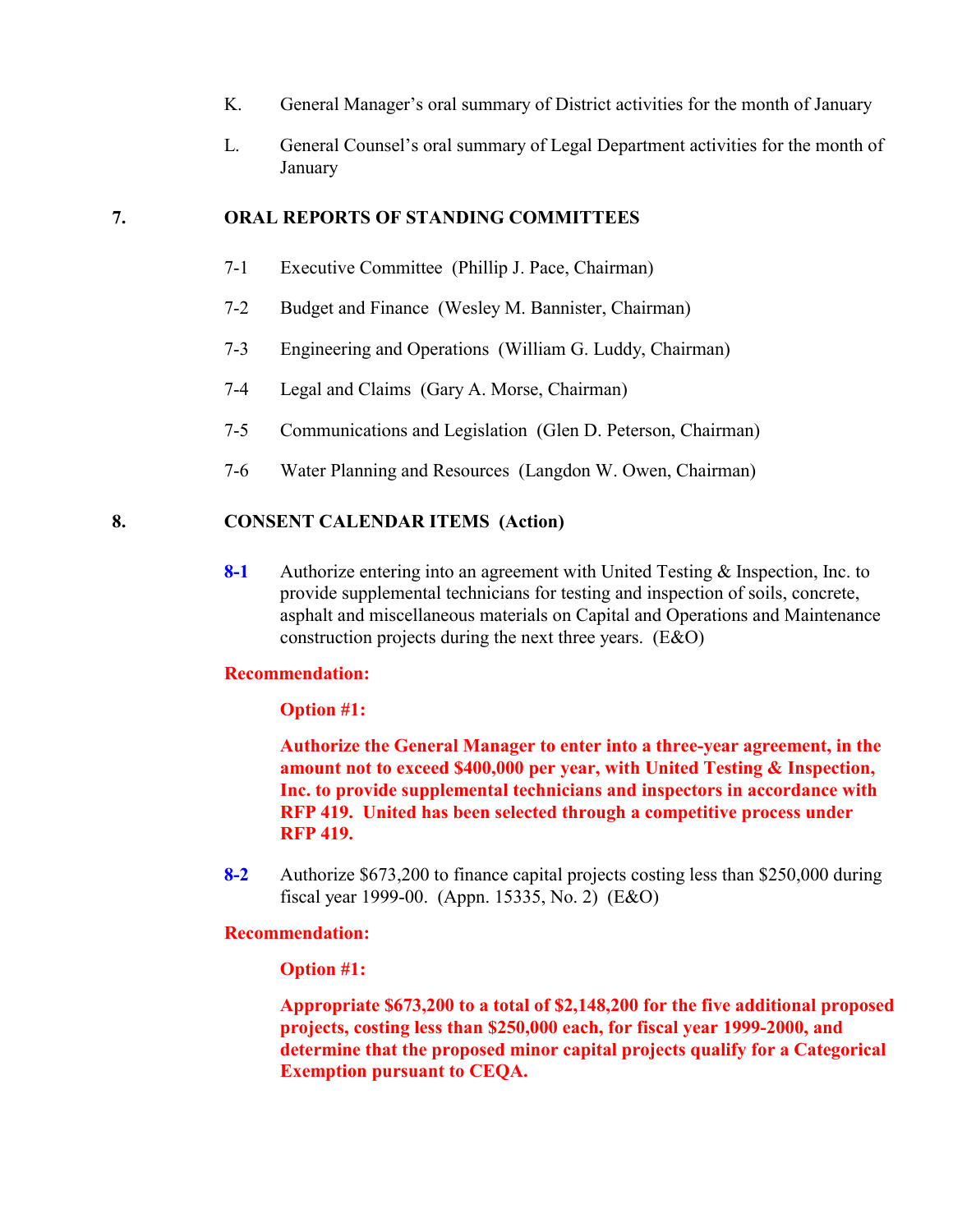**8-3** Certify review and consideration of the Negative Declaration for the Rincon del Diablo Recycled Water Program; and authorize entering into an agreement with the San Diego County Water Authority and the Rincon del Diablo Municipal Water District to implement the program. (WP&R)

## **Recommendation:**

# **Option #1:**

- **A. Review and consider information provided in the project's mitigated negative declaration and adopt the lead agency's findings related to the project; and**
- **B. Authorize the General Manager to execute a LRP agreement for this project to provide incentive payments over 11 years that begin at \$250 per acre-foot and that incrementally decrease in subsequent years. The payment in year 11 would be \$15 per acre-foot.**
- **8-4** Authorize amendment of contract with Harkins Cunningham for an additional \$150,000 to complete negotiation for quantification issues for California's share of the Colorado River. (Exec.)

# **Recommendation:**

# **Option #1:**

# **Authorize the General Counsel to amend the contract with Harkins Cunningham for an additional \$150,000 to complete negotiation of quantification issues for California's share of the Colorado river.**

**8-5** Adopt Resolution to provide medical insurance coverage for domestic partners through Public Employees' Retirement System. (Exec.)

## **Recommendation:**

## **Option #1:**

# **Approve Resolution amending Public Employees' Retirement System Contract to include domestic partnerships medical coverage.**

**8-6** Grant conditional approval for Annexation No. 66 to Calleguas Municipal Water District and Metropolitan; and adopt Resolution of Intent to impose water standby charges. (Exec.)

## **Recommendation:**

## **Option #1:**

**A. Grant conditional approval, as defined in Administrative Code 3100(b), for Annexation No. 66 concurrently to Calleguas and Metropolitan, conditioned upon receipt in full of annexation charge payment of \$27,117.92 to Metropolitan if subject annexation is completed by December 31, 2000, or if completed after said date, at the then annexation current charge rate.**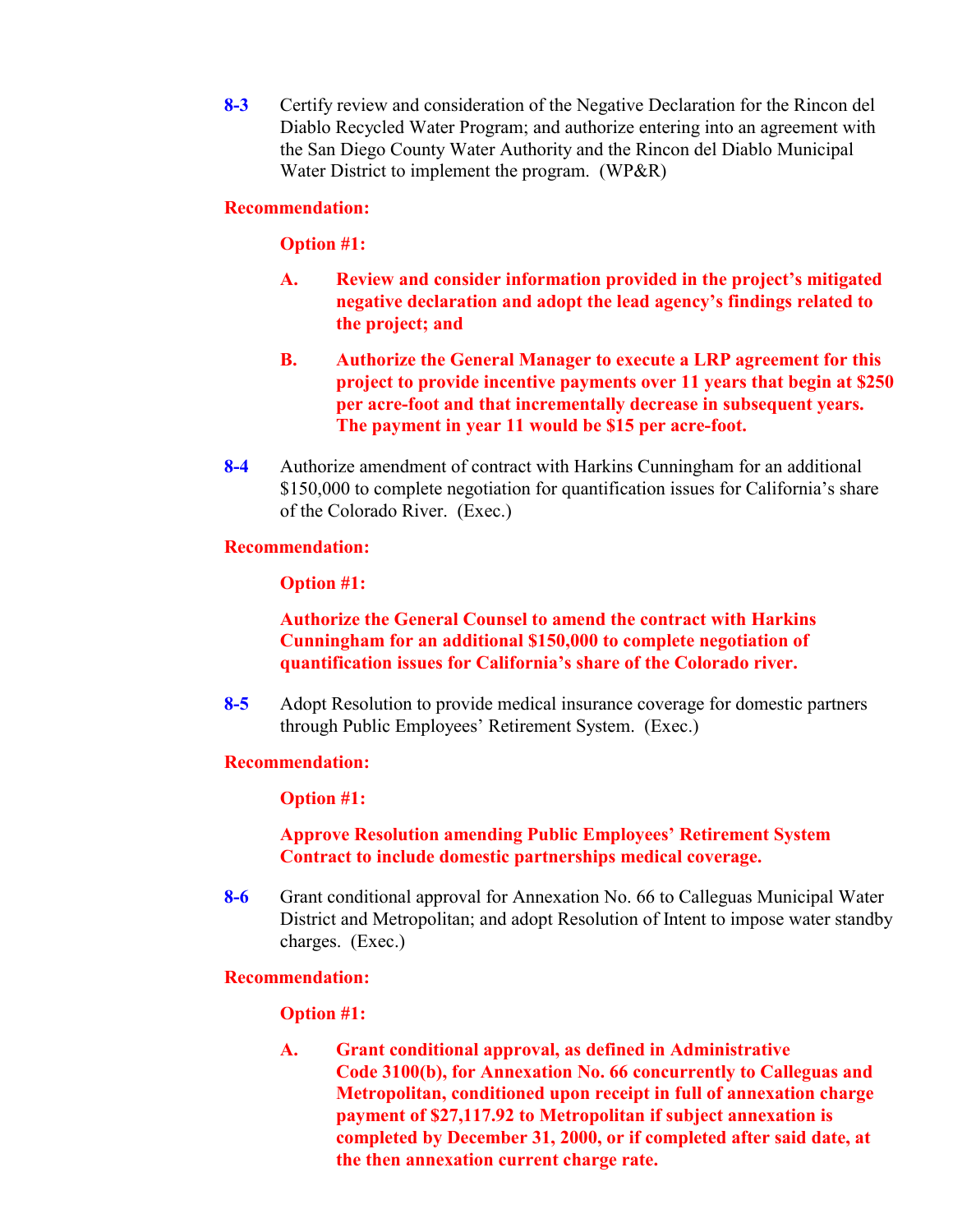- **B. Subject to the approval of Option #1A, approve Calleguas' proposed Annexation No. 66 Plan for Implementing Water Use Efficiency Guidelines.**
- **C. Subject to the approval of Option #1A and B, approve the resolution of intention to impose water standby charges within the proposed annexation territory, substantially in the form attached to the letter.**
- **8-7** Authorize (1) \$1,484,000; and (2) the General Manager to award a contract not to exceed \$879,000, to provide consulting services for the enterprise server replacement project. (Appn. 15351) (Exec.)

# **Recommendation:**

# **Option #1:**

**Replace current Pyramid Nile enterprise servers. Authorize the General Manager to award a contract for design and migration consulting services in an amount not to exceed \$879,000. Hardware purchase or lease was previously authorized as part of the fiscal year 1999-2000 operating equipment budget.**

**8-8** Amend Administrative Code re membership of Vice Chairs on Standing and Special Committees. (Exec.)

## **Recommendation:**

## **Option #1:**

**Approve the amendment to Administrative Code section 2204 which will make the Vice Chairs ex officio members of standing and special committees.**

# **(END OF CONSENT CALENDAR)**

# **9. OTHER BOARD ITEMS (Action)**

**9-1** Certify review and consideration of the Negative Declaration for the Capistrano Valley Non-Domestic Water System Expansion Project; and authorize entering into an agreement with the Municipal Water District of Orange County and the Capistrano Valley Water District to implement the project. (WP&R)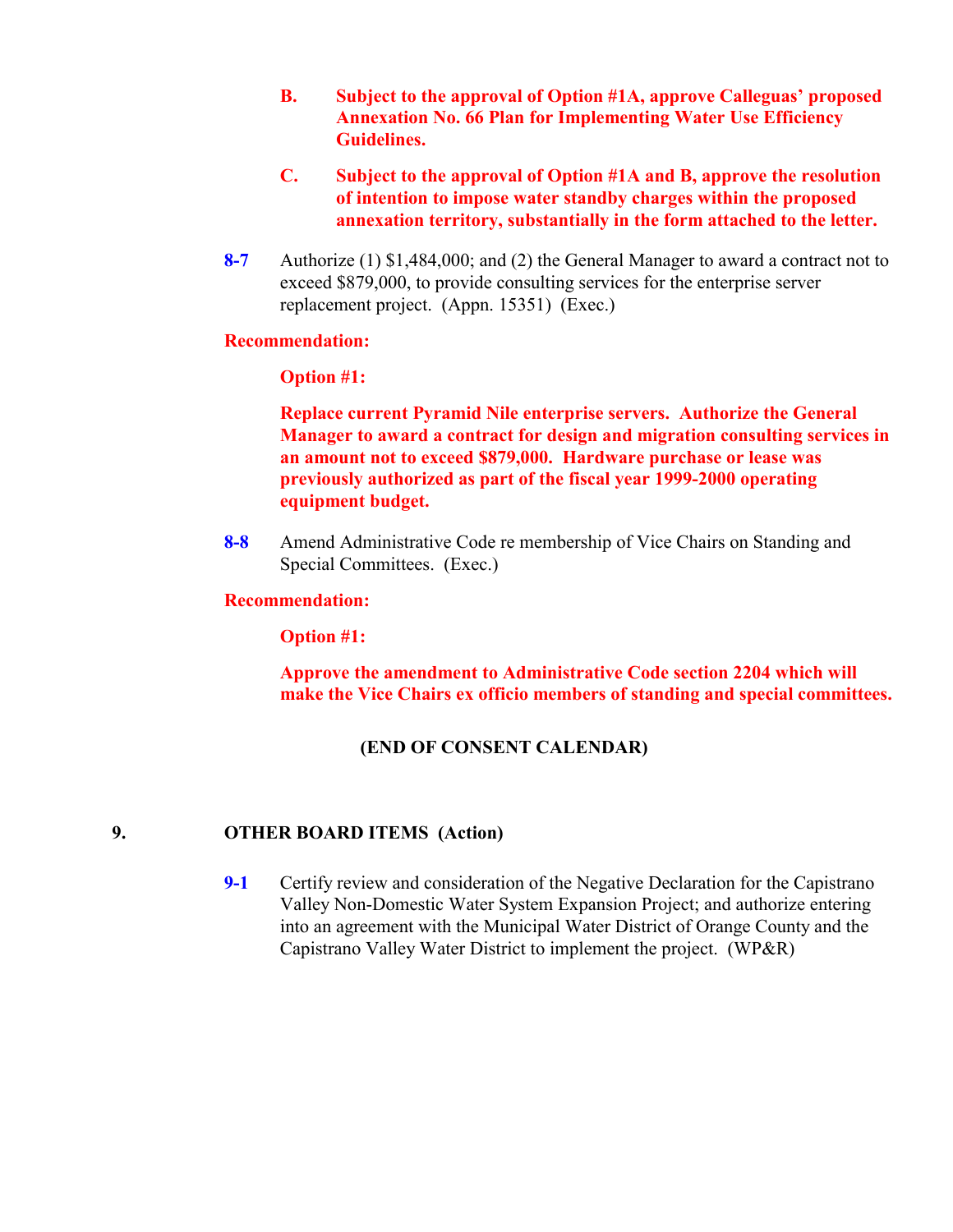# **Recommendation:**

**Option #1:**

- **A. Review and consider information provided in the project's negative declaration and adopt the lead agency's findings related to the project; and**
- **B. Authorize the General Manager to execute a LRP agreement for this expansion project to provide incentive payments of \$150 per acre-foot over 25 years.**
- **9-2** Certify review and consideration of the Negative Declaration for the Encina Basin Water Reclamation Project--Phase 2 Expansion; and authorize entering into an agreement with the San Diego County Water Authority and the Carlsbad Municipal Water District to implement the project. (WP&R)

# **Recommendation:**

# **Option #1:**

- **A. Review and consider information provided in the mitigated negative declaration and adopt the lead agency's findings related to the Phase 2 project; and**
- **B. Authorize the General Manager to execute a LRP agreement that combines both Phases 1 and 2 of the Encina Basin Water Reclamation Project to provide incentive payments that begin at \$210 per acre-foot in fiscal year 2000-01 and are incrementally reduced in future years. The payment in fiscal year 2018-19 (last year) would be \$100 per acrefoot.**
- **9-3** Award a \$15,397,000 contract to Shea Construction, Inc., for construction of the Mentone Pipeline Segment of the Inland Feeder. (E&O)

# **Recommendation:**

# **Option #1:**

# **Award a construction contract to the low bidder, Shea Construction, Inc. to perform the construction of the Mentone Pipeline of the Inland Feeder Project.**

- 9-4 Authorize settlement in Metropolitan Water District et al. v. Aera Energy et al., Orange County Superior Court Case No. 796705, facilitating transfer of 25 acres of wetlands in Bolsa Chica to the California State Lands Commission. (L&C) **[Conference with Legal Counsel--Existing Litigation; to be heard in closed session pursuant to Gov. Code § 54956.9(a)]**
- 9-5 Authorize proposed settlement of AWZ construction claims on the Diamond Valley Lake (Eastside Reservoir) Project. (L&C) **[Conference with Legal Counsel--Significant Exposure to Litigation (one matter); to be heard in closed session pursuant to Gov. Code § 54956.9(b)]**